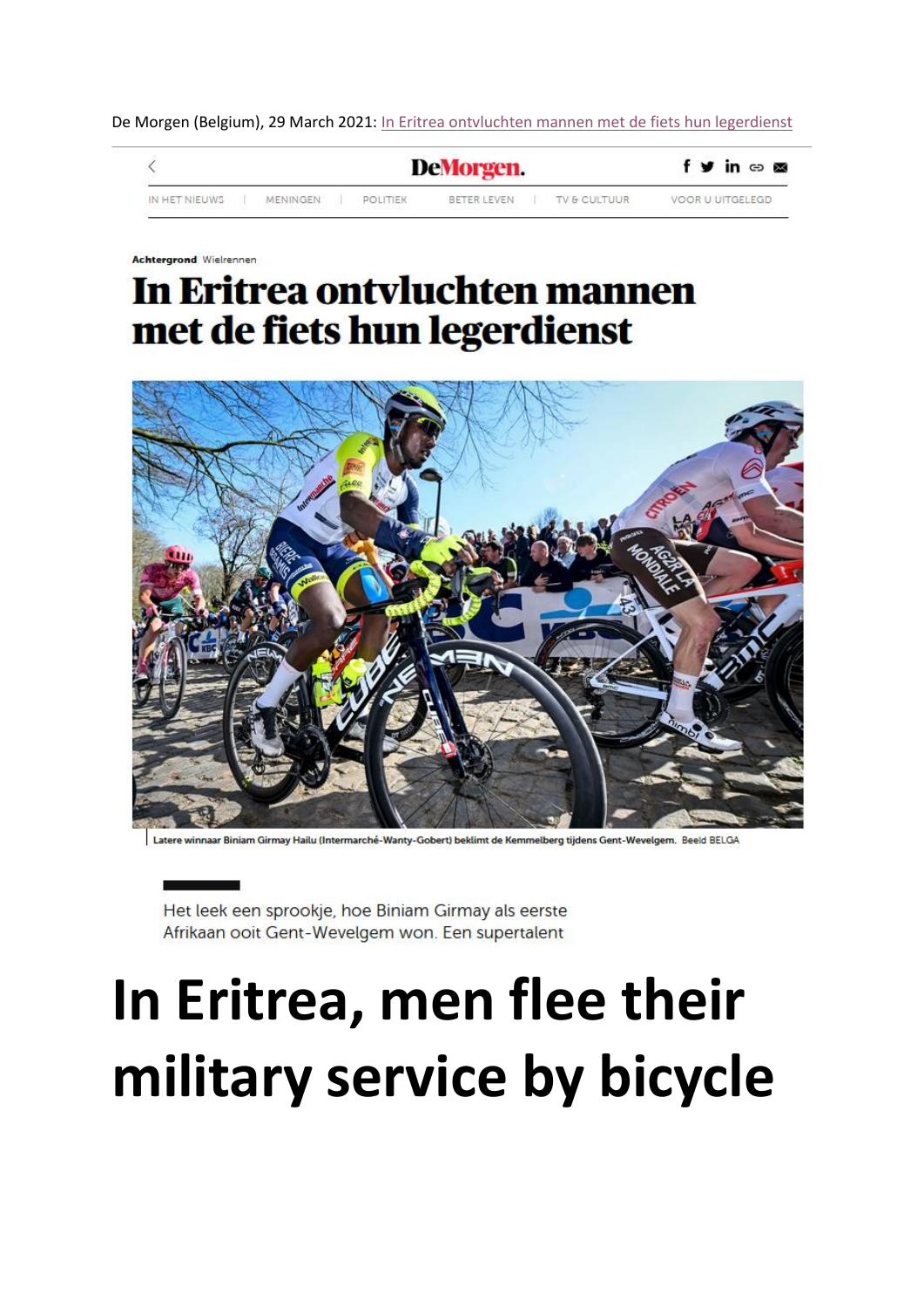It seemed like a fairy tale, how Biniam Girmay became the first African ever to win Ghent-Wevelgem classic cycle race. A super talent from a cycling crazy country. But the reason why cycle racing is so popular in Eritrea turns out to be a lot less fairytale-like.

Cycling competition. Its supporters and signallers. Its cobblestones, fans and abrasions. Its cycling tourists with a Trappist beer after the Sunday stage. Little is as quintessentially Flemish as cycling. A good 7,000 kilometers further south is another cycling-crazy country: Eritrea, ten times larger than Flanders but with about the same number of inhabitants. They cycle, just like Flemings, en masse.

"Cycling is the fifth state religion in Eritrea," *the Economist* magazine said a few years ago. Dictator Isaias Afewerki, in power since independence in 1991, uses cycling as a propaganda tool. In October last year, he approved a subsidy of 15 million nakfa (911,000 euros) for the development of cycling.

"Top athletes do not have to fulfill their military service. They make their contribution through their sports activities," Zunede Tekle, the Eritrean minister of sport, said in a report by the Dutch *RTL News*. Cyclists receive financial support and material from the government and are as popular as rock stars.

Conscription is permanent for eighteen-year-olds and the UN considers it forced labour, which is just one of many human rights violations in the country. Officially, Eritreans have to spend eighteen months in the army, but since that law in 1994, not a single conscript has been relieved. In fact, soldiers are not only used for military campaigns but also have to work in mines and large construction sites for 60 euros a month. It is not for nothing that more than 500,000 Eritreans are trying to get asylum in both Europe and Africa.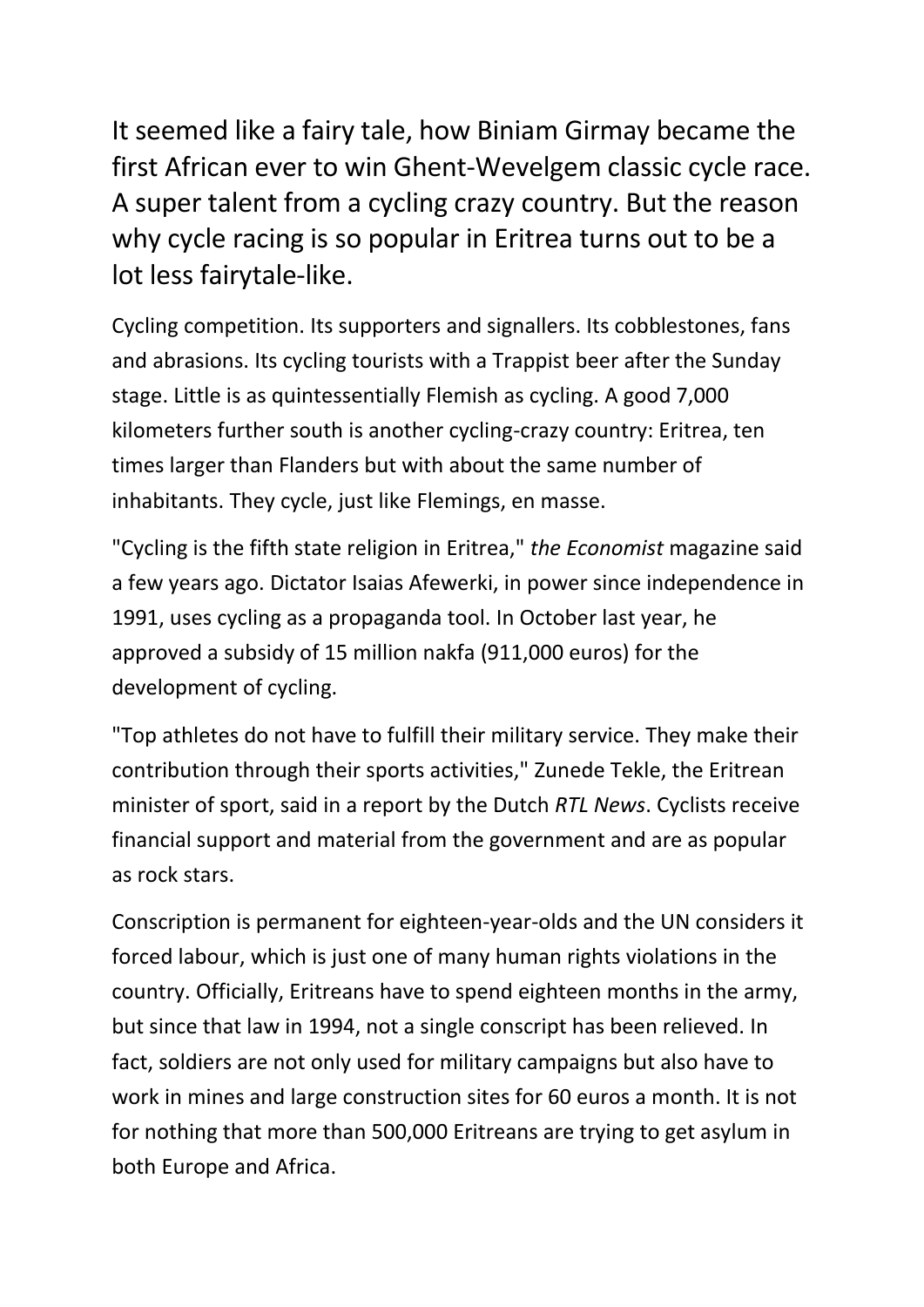The fact that Biniam Girmay will miss the Tour of Flanders on Sunday is therefore no coincidence: he has to return to Eritrea every three months to get his visa renewed. This strict rule for sporting Eritreans who stay abroad was introduced after almost the entire football team did not return in 2015 after an international match in Botswana. Since then, state aid for football has also been cancelled by presidential decree. Only athletics and of course cycling still receive money from the government.

## GIRO DELL'ERITREA

A name one needs to remember for showcasing your knowledge about cycling in Eritrea: Ghebremariam Ghebru. The man won the Giro dell'Eritrea in 1939.

The country was an Italian colony and the expats wanted to practice their cycling hobby there. Under no circumstances were the local population allowed to participate in these competitions. Until 1939 the Italians – it was the time of Benito Mussolini's fascism – wanted to make it clear that Africans would never be their equal physically and the Eritreans were allowed to participate. Great was their surprise when the Italian champions received a suit for the pants from Ghebru.

A clandestine circuit had arisen, where Africans trained and raced hard. Suddenly cycling was a form of rebellion against the colonial occupier: first against the Italians, after the Second World War against the Ethiopian emperor-dictator Haile Selassie.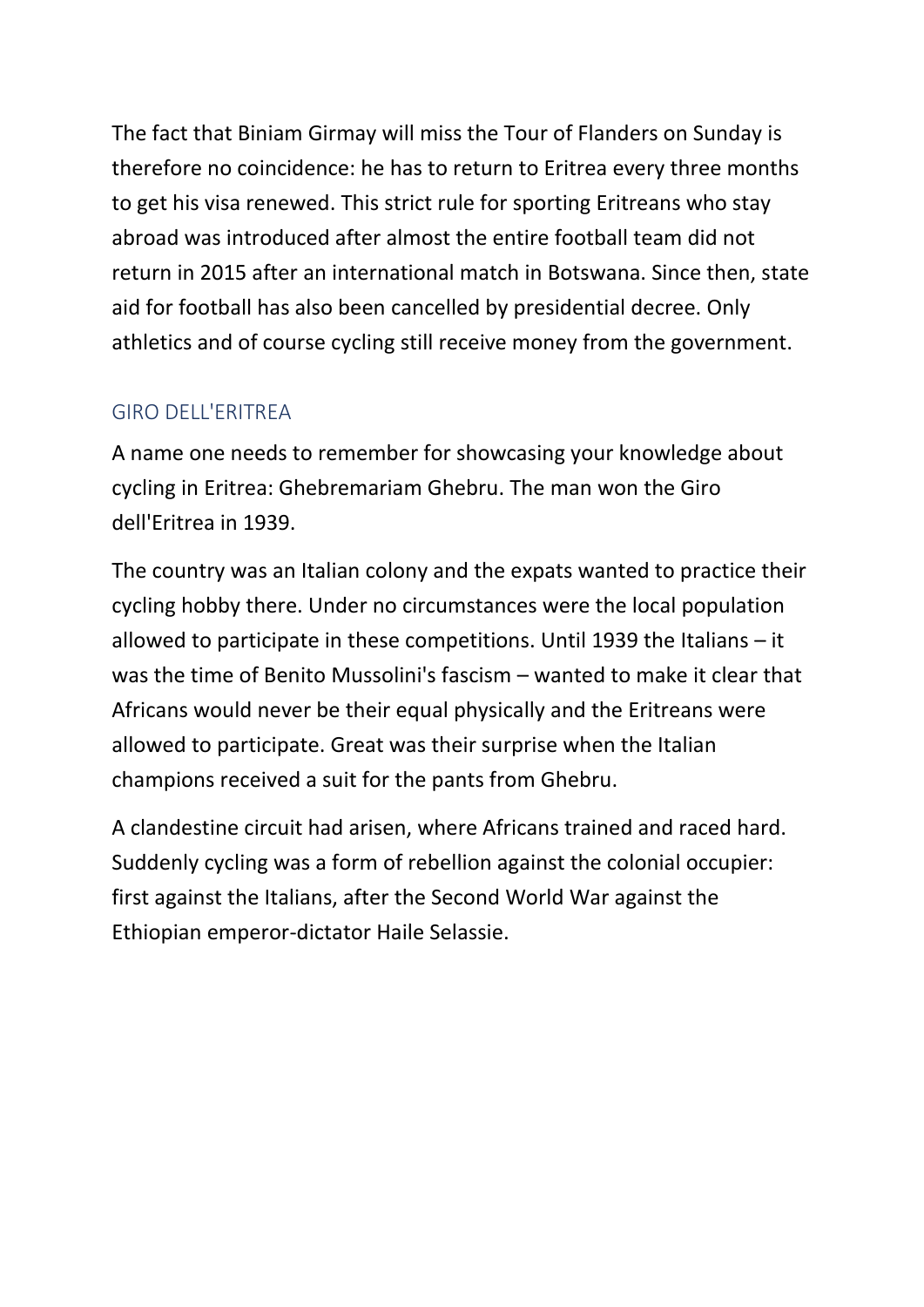

**Girmay has been received as a hero in his home country after his second place at the World Cup for Promises in 2021.** Image Instagram

"We never stopped cycling. Even when people died in the war, we continued to organize races. Making it as a cyclist is the dream of every young man," said 75-year-old race organizer and cycling official Giovanni Mazzola, son of an Italian and an Eritrean woman, in a report in *The Guardian*.

### A MASS OF PEOPLE

Since Ghebru's victory, cycling has been deeply rooted in Eritrean culture. They do not have a word for bicycle in Tigrinya, the official national language, but use the Italian *bicicletta*. Fans along the road shout "*Dai! Dai! Dai!* " to the passing cyclists, just like Italian tifosi on the flanks of a mountain.

An Eritrean who lives abroad and sends a gift to the family chooses a cycling jersey rather than a football jersey. The tours of France, Spain and Italy are broadcast live on national television. At cycling competitions,